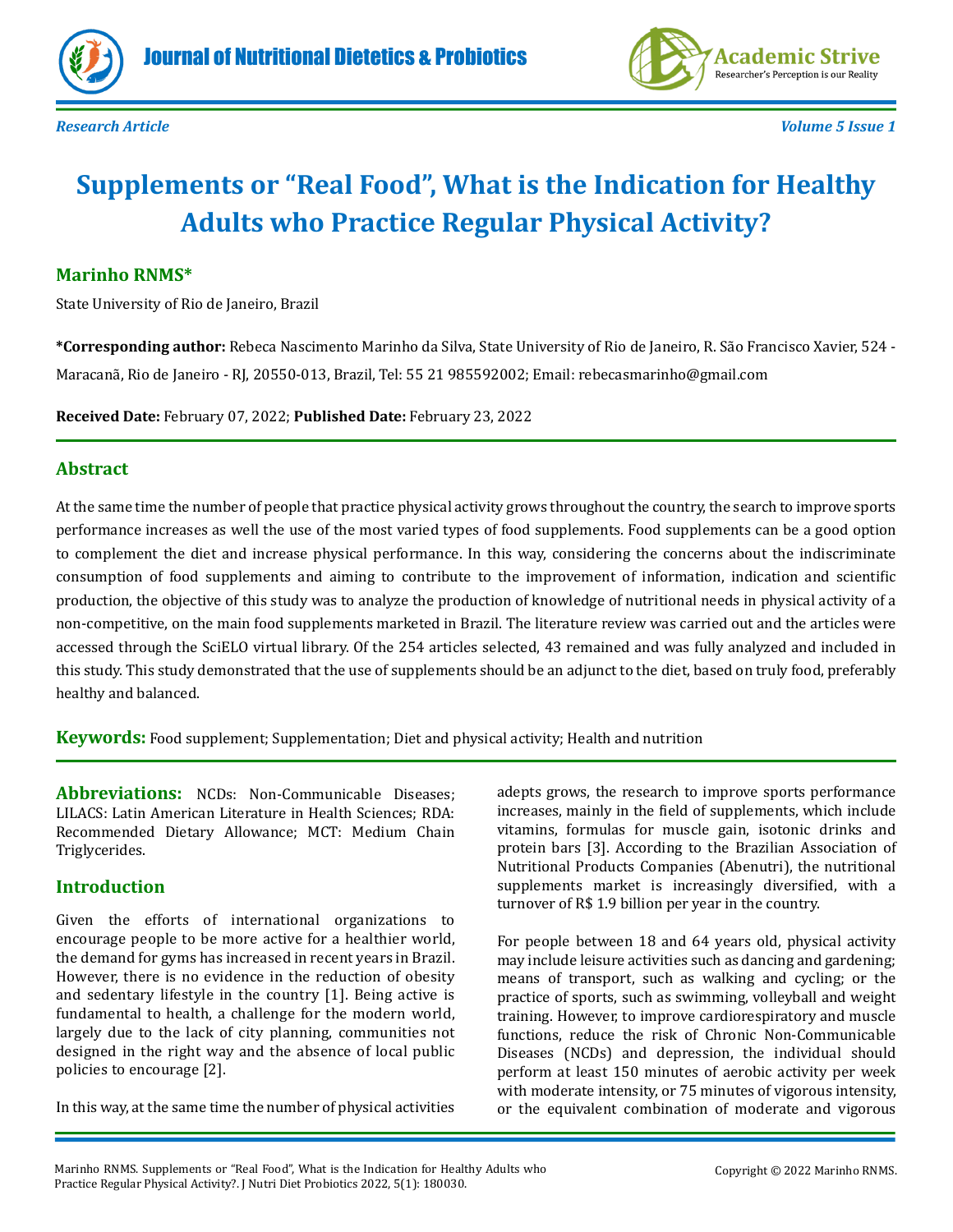#### activity [4].

However, to have a healthy and balanced life, it is essential to combine the practice of physical activity with an adequate and healthy diet. The National Food and Nutrition Policy (PNAN) defines as follows:

Adequate and healthy food is understood as the food practice appropriate to the biological and sociocultural aspects of individuals, as well as the sustainable use of the environment. That is, it must be in accordance with the needs of each stage of the life course and with special dietary needs; referenced by the food culture and by the dimensions of gender, race and ethnicity; physically and financially accessible; harmonica in quantity and quality [5].

Thus, when comparing data on the growth of amateur athletes in the country, data on the increase in obesity and the expansion of the use of dietary supplements, the account does not close [6]. The trend towards the consumption of supplements goes against to the recommendations of the Food Guide for the Brazilian Population, which values the expansion of in natura foods consumption, that is, real food, to the detriment of industrialized products, aiming to reduce the consumption of ultra-processed foods.

Food supplements can be a good option to complement the diet and increase physical performance, but only trained professionals should prescribed them. According to the Federal Council of Nutritionist, it is up to the nutritionist to prescribe supplements (CFN, 2006). Thus, supplementation should be chosen with caution, to suit the objective and macro and micronutrient replacement needs [7].

To keep the body healthy¸ a balanced diet is essential, with variety, which values the family and regional culture [8,9]. According to the Brazilian Society of Sports Medicine and Resolution  $n^{\circ}$  18/2010, a balanced diet, except in special cases, is usually sufficient to maintain health and allow good physical performance of individuals who practice exercises. For example, the bodybuilders, practitioners of intense physical activity and high energy demand for muscle mass gain, the protein recommendation is maximum a 1.8 g/kg/ weight/day, which is obtained via diet, sufficient for adequate muscle mass synthesis [10].

Thus, considering the concerns about the indiscriminate consumption of nutritional supplements, and aiming to contribute to the dissemination of accurate information, the objective of this study was to analyze the production of knowledge about nutritional needs in physical activity, of a non-competitive nature, aiming to offer subsidies that allow reflections for indications of food supplements marketed in Brazil.

### **Methodology**

There are countless ways to reflect on the production of knowledge in an area. In this study, we obtained a literature review carried out from a qualitative approach. Literature review is the process of searching, analyzing and describing a field of knowledge, aiming to answer one or more specific questions [11].

Revision types are defined the according to the elaboration method. The literature review has two main purposes, which are the construction of a contextualization for the problem and the analysis of the possibilities present in the literature consulted for the design of the theoretical framework of the research [12]. The subject of review must be clearly and specifically defined, with conclusions that are easily identifiable and applicable [13].

Due to the amount and complexity of information in the health area, there is a need for review methods that allow the search, critical evaluation and synthesis of available evidence on the investigated topic. The final product will be the updated state of knowledge on the subject, the implementation of effective interventions in health care and cost reduction. As well as the identification of gaps, that guide the development of future researches in health [11].

The synthesis of multiple publications on a given topic allows interaction and greater clarity about what been produced so far. Thus, this research included articles published in the last 10 years, in Portuguese, English and Spanish, performed in National Library of Medicina (PubMed), Scientific Electronic Library Online [14] and Latin American Literature in Health Sciences (Lilacs) databases (2019). Publications should be available electronically and free of charge, including those available on the CAPES/MEC Journal Portal, using the following keywords in title or abstract: 'supplementation'; 'food supplement'; 'physical activity'; 'diet and physical activity'; 'nutritional recommendations' and 'health eating'. A review may be subject to bias due to the study selection process, therefore, it is important that the inclusion and exclusion criteria defined based on the scope of the review, clearly explained and followed during the search process [15]. Initially, the articles were selected through the titles and abstracts which responded to the research problem, later the articles were read in full and those that were in accordance with the objective of the study were included.

The criteria used, in addition to the source, period, language and keywords, was works dealing with the investigated relationship, physical activity, supplementation and diet, and targeting to healthy adults, between 18 and 64 years of age. The exclusion criteria was works that do not have a very clear methodology and correlated with some comorbidity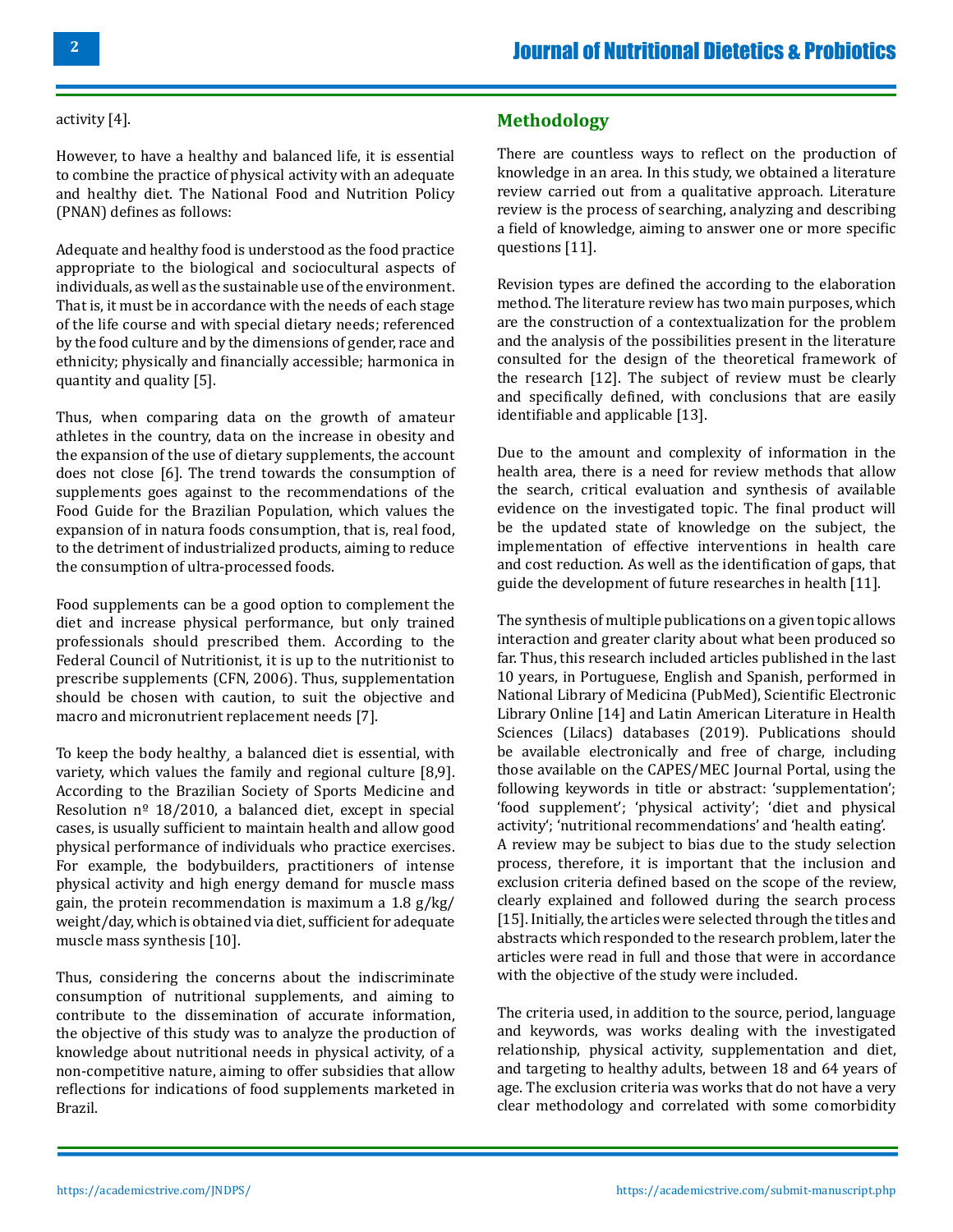or special condition. As a high demand for studies can make the construction of the review unfeasible or introduce biases, articles with a socioeconomic bias, when dealing with populations with restricted access to food or other specific conditions were also excluded.

Of the 537 articles found with the search strategy used, 43 were analyzed by title and abstract and 18 were included in this study, aiming to confront the nutritional recommendations currently established by food with the need for nutritional supplementation in the practice of physical activity of adults at the non-competitive level. While the inclusion of studies with different research designs can complicate the analysis, the greater variety in the sampling process has the potential to increase the depth and breadth of the review's findings. The richness of the sampling process can also contribute to a comprehensive portrayal of the topic of interest.

As reference for the recommended values of daily dietary intake, the compilation of the Dietary Reference Intakes was used, as the national guide's uses, which is conventionally called DRI [16]. The DRI is the daily intake level of a nutrient considered sufficient to meet the requirements of 97- 98% of healthy individuals, based on the North American population. DRIs are usual to plan diets, define labeling and plan nutritional counseling programs.

### **Results**

The recommendations of the Food Guide for the Brazilian Population take into account the type of processing that food went through before reaching the consumer's hands. There are four categories, defined according to this criterion, explained below. In natura or minimally processed foods, obtained directly from plants or animals, undergo little or no change after leaving nature. Minimally processed foods are those in natura that undergo processes such as removal of inedible or undesirable parts, fermentation, pasteurization or freezing, and the changes are minimal. Processed foods receive salt, sugar, vinegar or oil to last longer and manufacturing techniques include cooking, fermentation, brining, among others. Ultra-processed foods are industrial formulations made from substances extracted from food or synthesized in the laboratory.

According to the characteristics of each category, food supplements are classified as ultra-processed foods, despite not being specifically mentioned in the Food Guide. The supplement industry is in high growth and can be an ally for sports practice and performance improvement, but supplementation is not mandatory. The nutritional prescription will consider individual needs, restrictions and goals, combined with the indication of each food supplement.

Another important issue is to think about food allied to the impact that its forms of production, distribution, marketing and consumption have on culture, social life and the environment. The evolution of the industry and trade of supplements was faster than the dissemination of knowledge about good nutrition, especially due to the high investment in advertising and because they are profitable, moving billions of dollars a year [17].

Food supplements, in sports practice, allow greater practicality in day-to-day, control of the intake of isolated nutrients and calories. However, it is important to consider some aspects in the use of supplements such as lifestyle, food preferences and aversions, laboratory tests, clinical history, sports modality, goals to be achieved, training schedule, adequate dose and specificity that the adaptive mechanism requires. Evaluate several factors is important when beginning to counsel individuals who regularly complete exercise training.

First, complete a clear understanding of the goals and the time with which they have to meet those goals, addition an evaluation of the individual's diet and training program should also. To accomplish this, one should make sure the athlete is eating an energy balanced, nutrient dense diet. Far too many people or coaches focus too heavily upon supplementation and neglect these key fundamental aspects. Following this, Kerksick, et al. suggest that only supplements in category I should be indicated, 'Strong Evidence to Support Efficacy and Apparently Safe'. If someone is interested in trying supplements in category II, 'Limited or Mixed Evidence to Support Efficacy', they should make sure they understand these supplements are more experimental and may or may not see the type of results claimed. Other than that, there are supplements in category III, 'Little to No Evidence to Support Efficacy and/or Safety', that should not be prescribed by health professionals.

SBME showed concern with the growing consumption of food supplements and anabolic steroids when in its first publication on the subject, in 2003, in view of the increasing use of substances without professional prescription. As for the authorities responsible for regulating and supervising the trade of these substances in Brazil, there is still a timid action.

Nutritional assessment is the starting point for knowing eating habits and detecting weaknesses. A careful anamnesis allows establishing a nutritional program that optimizes sports performance, allied to health, respecting the preferences and goals of each individual. Nutritional needs is calculated through appropriate protocols, being estimated by the individual characteristics of each patient [18].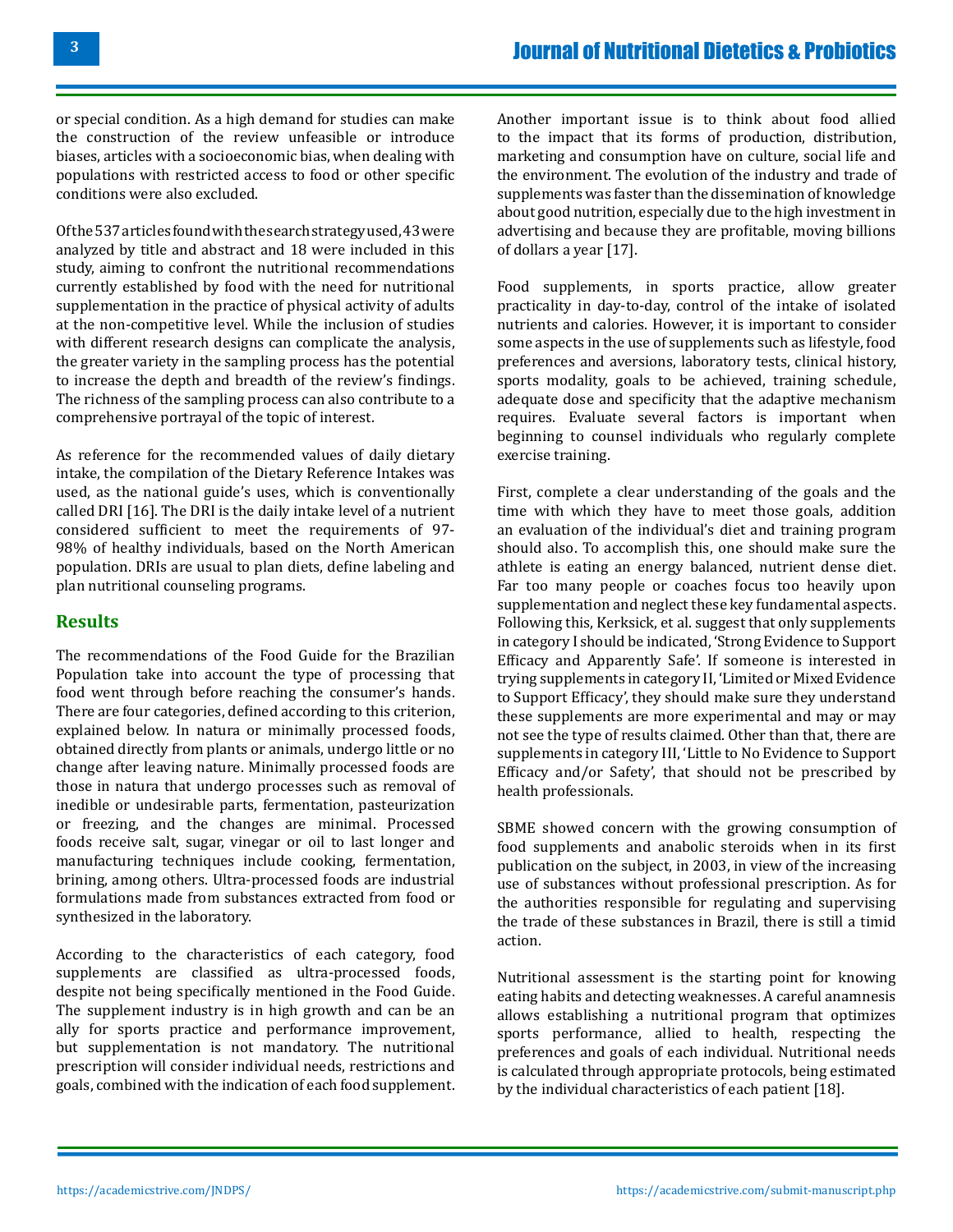Moreira and Rodrigues found in a local study that the participants' diet was hypoglycemic, hyperproteic and hyperlipidic for most who used some type of food supplementation. There was a statistically significant relationship between the use of dietary supplements and protein consumption above the percentage recommended by the Recommended Dietary Allowance (RDA). In addition, the average expenditure was R\$ 100.00 (BRL), with approximately 90% aimed at increasing muscle mass, with amino acids or protein concentrates cited as the most used, followed by supplements rich in carbohydrates and vitamins or vitamin complexes. Bailey, et al. [19] found the most frequently reported type of supplement taken is multivitamin-mineral products, followed by calcium and ω-3 or fish oil.

The Brazilian Society of Exercise and Sport Medicine establishes that the use of protein food supplements<br>is beneficial for high-performance athletes. The high-performance recommendation for practitioners of physical exercises, without major concerns about performance, is that protein needs be replaced through food, noting that additional consumption does not determine muscle mass gain, nor does it promote increased performance.

From the nutritional assessment, it is possible to estimate the daily caloric consumption and, given the objective, determine the amount of macronutrients, proportionally, essential in the maintenance or improvement of the physical performance and health of the human body [20]. According to RDA concept, is the level of daily intake sufficient to meet the needs of a nutrient for nearly all (97% to 98%) healthy individuals [16].

In relation to micronutrients, vitamins, minerals and trace elements, when present in a varied diet, they are sufficient for the demand required by practitioners of regular physical activity, leaving supplementation for special occasions, such as people with iron deficiency anemia and pregnant women [21].

Another important reference value is the Tolerable Upper Intake Level (UL), which is the highest level of daily intake of a nutrient without posing a risk of an adverse health effect. The establishment of the UL emerged with the growth of the practice of fortification of foods and the use of food supplements, however, it is not yet established for all nutrients [16].

In this sense, it is very important that food supplements complement the diet, both to prevent weight gain and to prevent damage to health, as result of high levels of a particular nutrient in the body, either chronically or acutely. In addition, the deficient nutritional status will prevent good sports performance, favoring the appearance of various health problems, such as osteoporosis, amenorrhea, anemia, cancer and cardiovascular diseases.

Food supplements are divided into ergogenic supplements, which help the athlete's performance, thermogenic supplements, which help with caloric expenditure, and anabolic supplements, which are agents that favor protein synthesis and muscle hypertrophy. According to this review, the most used supplements (Table 1) are proteins and amino acids and, in most cases, with the aim of increasing muscle mass and improving post-workout recovery [22].

| Protein/Amino<br><b>Acids</b> | Whey Protein, Vegan Protein, albumin, branched-chain amino acid (BCAA), arginine, glycine and methi-<br>onine (Creatine), lysine, ornithine, tryptophan, aspartates and glutamine. |
|-------------------------------|------------------------------------------------------------------------------------------------------------------------------------------------------------------------------------|
| Carbohydrates                 | Hypercaloric, shakes, maltodextrin, dextrose, palatinosis, carbohydrates in gel and sucrose.                                                                                       |
| <b>Fats</b>                   | Omega-3, fish oil and medium chain triglycerides (MCT).                                                                                                                            |
| <b>Vitamins</b>               | Antioxidants, multivitamins, pantothenic acid, complex B vitamins, vitamin D, ascorbic acid (Vit. C) and<br>vitamin E.                                                             |
| <b>Minerals</b>               | Isotonic drinks, calcium, phosphate, chromium, selenium, iron, zinc and magnesium.                                                                                                 |
| <b>Plant Extracts</b>         | Anabolic phytosterols and Ginseng.                                                                                                                                                 |
| <b>Thermogenics</b>           | L-carnitine e caffeine                                                                                                                                                             |

**Table 1:** Most used supplements cited in the literature review articles.

For practitioners of physical activity who want hypertrophy, it is important to increase protein intake. In this case, supplements such as whey protein, casein, soy protein are widely used [23]. Therefore, it is possible to offer 20g of protein, for example, through a dose of 30g of concentrated whey protein supplementation (118 kcal; 20g PTN ; 3.7g CHO ; e 2.2g FAT), which is equivalent to five whites eggs (82

kcal; 20g PTN; e 0.15g FAT), or 70g grilled chicken (123 kcal; 20g PTN; 0.18g CHO; e 4.3g FAT). In case of vegans people, 250g of tofu (182 kcal; 20.25g PTN; 1.75g CHO; e 10.5g FAT).

In endurance activities (running, swimming, cycling), over one hour of training, there is a need to replace about 30g of carbohydrate per hour [24]. Carbohydrate is one of the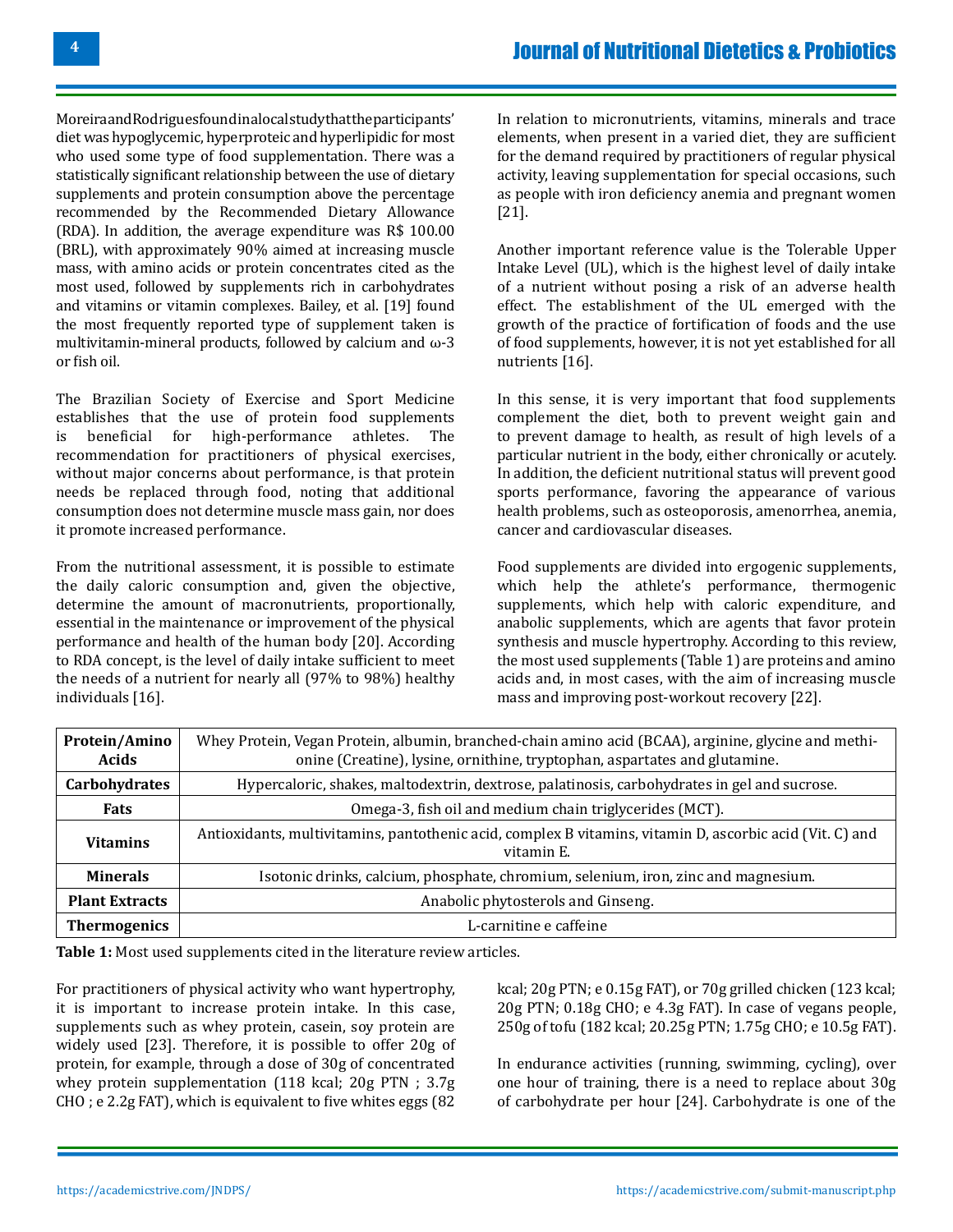main sources of energy for the human body and in prolonged exercise, muscle glycogen levels are markedly reduced. It is important to maintain it at adequate levels for better exercise performance and its replacement can be done through supplementation [21].

After performing more exhausting exercises, the recommendation is the ingestion of simple carbohydrates between 0.7 to 1.5 g/kg of weight in a period of four hours, which is enough for the full resynthesis of muscle glycogen. It is estimated that daily carbohydrate intake is 60 to 70% of total caloric intake [22]. In cases of difficulties with adequate carbohydrate intake, due to several factors, carbohydratebased supplements, such as maltodextrin, are indicated.

A sachet of carbohydrate gel (maltodextrin + fructose) contains 92 kcal/23g CHO, equivalent to 25g of brown sugar (88 kcal; 22.7g CHO) or a silver banana (92 kcal; 22g CHO; 1g PTN). Thus, both in this example, as in the previous one, it is possible to observe that the nutritional demands generated by physical activity of a non-competitive nature are achievable in a simple way, with food, which preserve, in addition to flavor, other important nutrients for the human organism, such as vitamins, minerals and fiber.

Among the most used supplements, some of them do not present consistent data in the literature, not justifying consumption for ergogenic purposes, such as branchedchain amino acids (leucine, isoleucine and valine), popularly known as BCAA. As well, there is not enough scientific evidence demonstrating that glutamine, an amino acid that serves as a nutrient for rapidly dividing cells, such as intestinal and immune cells, alters physical and muscular performance.

Other concerns are important for dietary supplementation, such as time of intake, dose, duration, and route of administration. Ornithine and arginine are amino acids that produce greater secretion of growth hormone when offered by intravenous infusion, however, their consumption orally is ineffective. Therefore, supplementation of these amino acids is not recommended [21].

According to this review, the Table 2 brings together the main dietary supplements analyzed by daily dose, nutritional value, mechanism of action, potential side effects, cost and consistency of findings. For this purpose, the daily recommendation for a person who exercises at moderate to intense intensity was considered. For example, a 70 kg young man consuming 1.2 - 2 grams of protein per kilogram of body weight, considering all protein sources (meat, egg, milk, chicken, cheese) and not just whey protein, should eat between 84 and 140 grams of protein per day, and the supplement can enter to help reach that number. Many experts recommend that you consume at most one dose of whey protein per day (about 20 g to 30 g) and the rest of the nutrient is obtained through food.

From a healthy eating perspective, the Food Guide suggests that recommendations for healthy individuals should be based on food rather than nutrients. Thus, it is relevant to think of interventions also as preventive measures for diseases such as obesity, diabetes, cancer and osteoporosis. The proposal of a diet for the Brazilian population also has two other assumptions: the rescue of healthy eating habits typical of Brazilian food; and the identification of foods, or food groups, whose consumption should be encouraged, rather than formulating prohibitions.

However, there are supplements that depending on the indication of use, it is not viable only through food. For example, creatine and beta alanine, which act by saturating the molecule in the body, as well as supplements of continuous use to stimulate and protect the immune system, such as glutamine and probiotics.

| <b>Supplement</b> | <b>Serving</b><br>size | <b>Nutritional</b><br>source | <b>Type</b>                                 | <b>Mechanismof</b><br>action                                                      | Potential side Cost per<br>effects                                                                                                  | month   | <b>Evidence</b> | <b>Real food</b><br>equivalent            |
|-------------------|------------------------|------------------------------|---------------------------------------------|-----------------------------------------------------------------------------------|-------------------------------------------------------------------------------------------------------------------------------------|---------|-----------------|-------------------------------------------|
|                   |                        | 122.4 kcal                   |                                             | per kilogram of<br>Offers all the                                                 | Excessive intake                                                                                                                    |         |                 |                                           |
|                   |                        | 24.4g PTN                    |                                             |                                                                                   | (above $2.5$ gr                                                                                                                     |         |                 |                                           |
|                   |                        | $2.4g$ CHO                   |                                             |                                                                                   | body weight)                                                                                                                        |         |                 |                                           |
| Whey Protein      | 30 <sub>g</sub>        | $2.6g$ FAT                   | concentrated,<br>isolated and<br>hydrolyzed | essential amino<br>acids for the<br>repair and<br>construction of<br>muscle mass. | can cause<br>overload on<br>the liver and<br>kidneys and, in<br>the long term,<br>trigger diseases,<br>especially<br>kidney stones. | \$60.00 | high            | meat,<br>egg, milk,<br>chicken,<br>cheese |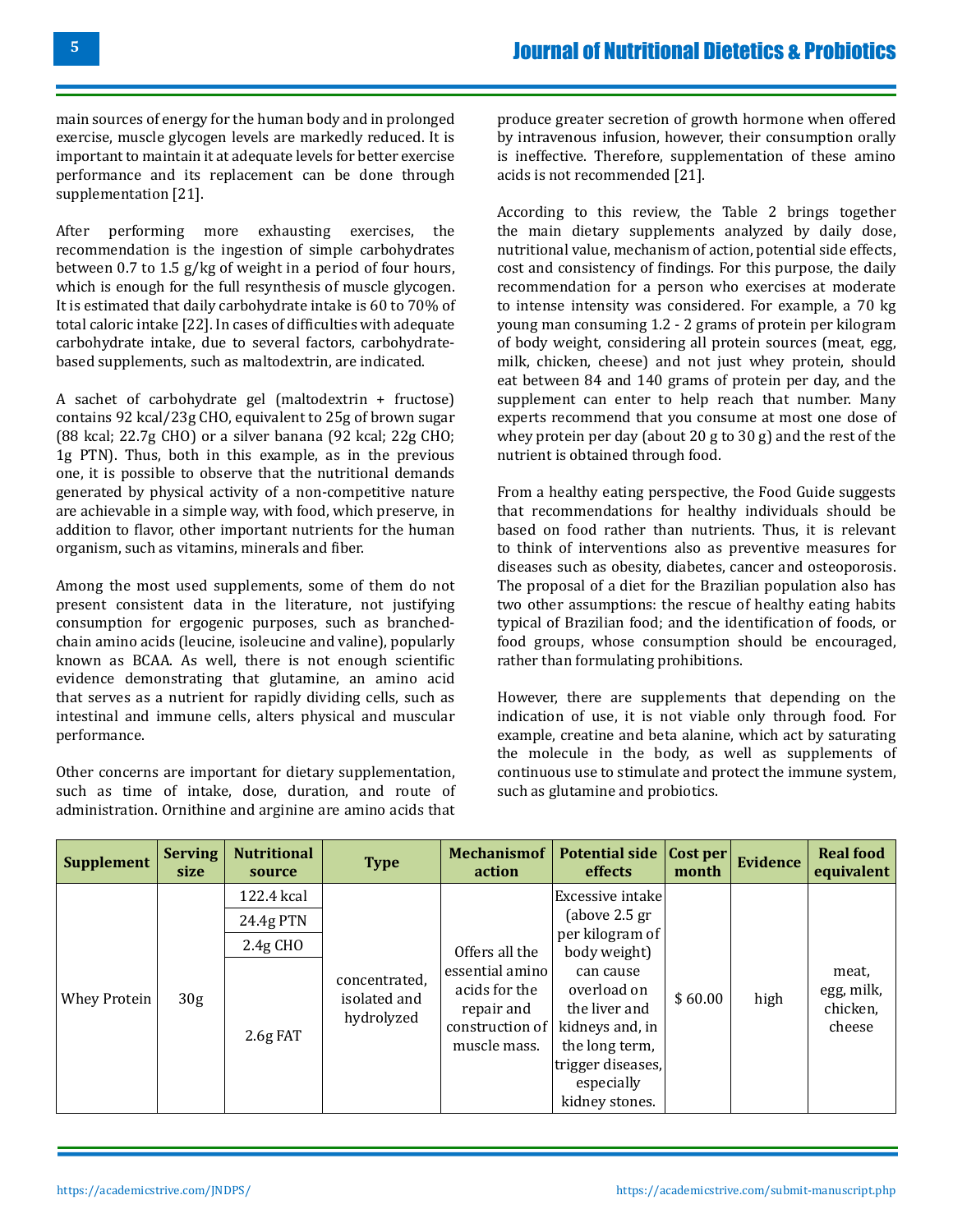# [Journal of Nutritional Dietetics & Probiotics](https://academicstrive.com/JNDPS/)

|              |    | 20kcal |                                            |                                                                                                                                                                                                                                                                       | Reports<br>of varied                                                                                                                                                                                                    |         |          |                                                                                                                             |
|--------------|----|--------|--------------------------------------------|-----------------------------------------------------------------------------------------------------------------------------------------------------------------------------------------------------------------------------------------------------------------------|-------------------------------------------------------------------------------------------------------------------------------------------------------------------------------------------------------------------------|---------|----------|-----------------------------------------------------------------------------------------------------------------------------|
|              |    | 5g PTN |                                            |                                                                                                                                                                                                                                                                       | symptoms after                                                                                                                                                                                                          |         |          |                                                                                                                             |
|              |    | 0g CHO |                                            |                                                                                                                                                                                                                                                                       | consumption,                                                                                                                                                                                                            |         |          |                                                                                                                             |
| <b>BCAA</b>  | 5g | 0g FAT | $2:1:1; 5:1:1$ and<br>10:1:1               | Essential<br>substances for<br>muscle building<br>and recovery.                                                                                                                                                                                                       | such as bloating,<br>nausea,<br>diarrhea,<br>difficulty in<br>digestion and<br>headache,<br>however, these<br>adverse effects<br>have not been<br>scientifically<br>proven to be<br>directly related<br>to BCAA so far. | \$25.00 | low      | egg, milk and<br>derivatives,<br>meat,<br>chicken, fish                                                                     |
|              |    | 12kcal |                                            | Involved                                                                                                                                                                                                                                                              |                                                                                                                                                                                                                         |         |          |                                                                                                                             |
|              |    | 3g PTN |                                            | in ATP's<br>production,<br>a source of<br>energy used<br>by muscles in<br>predominantly<br>high-intensity,<br>short-duration<br>exercises. By<br>being stored<br>in the muscles<br>along with<br>water, the<br>substance leads<br>to an increase in<br>muscle volume. | Some people<br>may experience<br>gastrointestinal<br>problems<br>like diarrhea,<br>stomach<br>pain, and<br>nausea when<br>consuming<br>creatine.                                                                        | \$50.00 | high     | meat, fish,<br>chicken, egg,<br>seafood,<br>milk and<br>derivatives<br>nad human<br>body<br>produces<br>about 1g per<br>day |
|              |    | 0g CHO |                                            |                                                                                                                                                                                                                                                                       |                                                                                                                                                                                                                         |         |          |                                                                                                                             |
| Creatine     | 3g | 0g FAT | monohydrate,<br>micronized and<br>alkaline |                                                                                                                                                                                                                                                                       |                                                                                                                                                                                                                         |         |          |                                                                                                                             |
|              |    | 5kcal  |                                            | Increases                                                                                                                                                                                                                                                             |                                                                                                                                                                                                                         |         |          |                                                                                                                             |
| Beta-alanina |    | 2g PTN |                                            | muscle                                                                                                                                                                                                                                                                |                                                                                                                                                                                                                         |         |          |                                                                                                                             |
|              |    | 0g CHO |                                            | carnosine<br>synthesis,                                                                                                                                                                                                                                               |                                                                                                                                                                                                                         |         |          |                                                                                                                             |
|              | 2g | 0g FAT | $\mathbf X$                                | improving<br>muscle capacity<br>and reducing<br>The buffering<br>action of<br>beta-alanine<br>translates<br>into its ability<br>to stabilize<br>intracellular pH.                                                                                                     | There is no<br>scientific<br>evidence that<br>muscle fatigue. the consumption<br>of beta-alanine<br>brings risk or<br>harm to health                                                                                    | \$25.00 | moderate | beef, pork,<br>chicken and<br>fish                                                                                          |

**6**

 $\overline{\phantom{a}}$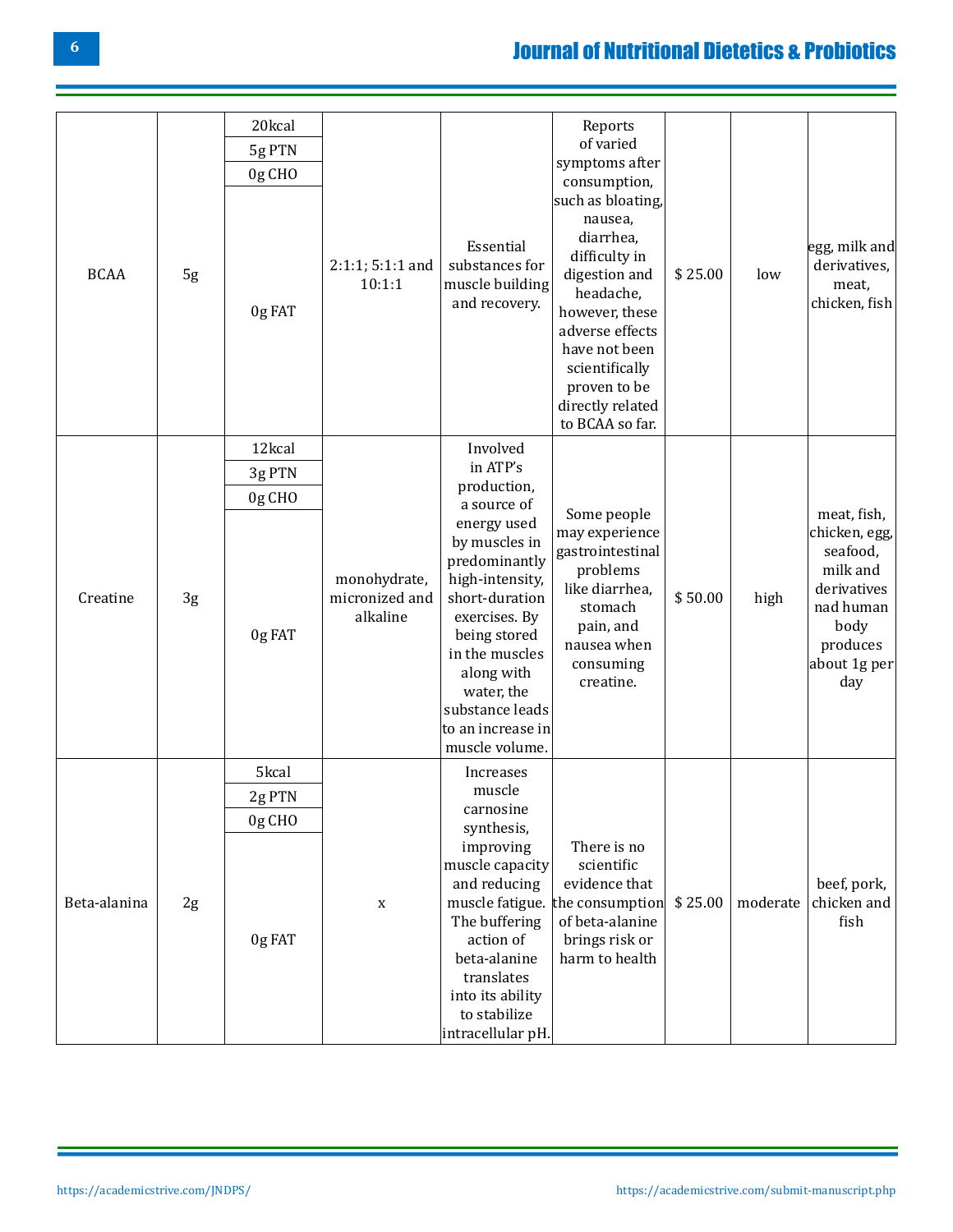# [Journal of Nutritional Dietetics & Probiotics](https://academicstrive.com/JNDPS/)

| Caffeine                               | 400mg           | 0kcal                 | $\mathbf X$                                                                   | Powerful<br>stimulant of<br>the central<br>nervous system,<br>the bioactive<br>compound<br>generates<br>several effects<br>in the body, such<br>as improving<br>concentration,<br>alertness<br>and sports<br>performance,<br>in addition to<br>stimulating<br>bronchodilation<br>and increasing<br>the activity of<br>enzymes that<br>make stored fat<br>available in the<br>bloodstream. | When consumed<br>in large<br>quantities, it can<br>cause insomnia,<br>irritation,<br>headache,<br>nausea,<br>tachycardia,<br>extremity<br>tremors and<br>even an anxiety<br>crisis. | \$20.00 | high                                 | coffee, soft<br>drinks,<br>mate tea,<br>green tea,<br>chocolate<br>powder<br>and energy<br>drinks |
|----------------------------------------|-----------------|-----------------------|-------------------------------------------------------------------------------|-------------------------------------------------------------------------------------------------------------------------------------------------------------------------------------------------------------------------------------------------------------------------------------------------------------------------------------------------------------------------------------------|-------------------------------------------------------------------------------------------------------------------------------------------------------------------------------------|---------|--------------------------------------|---------------------------------------------------------------------------------------------------|
|                                        |                 | 188kcal               |                                                                               |                                                                                                                                                                                                                                                                                                                                                                                           | There is no                                                                                                                                                                         |         |                                      |                                                                                                   |
|                                        | 50 <sub>g</sub> | 0g PTN                | $\mathbf x$                                                                   | Ensures the<br>rapid supply<br>of glucose to<br>the muscles,<br>especially<br>during long-<br>term activities.                                                                                                                                                                                                                                                                            | evidence of                                                                                                                                                                         |         | high                                 |                                                                                                   |
|                                        |                 | 47g CHO               |                                                                               |                                                                                                                                                                                                                                                                                                                                                                                           | adverse health<br>effects in                                                                                                                                                        |         |                                      |                                                                                                   |
| Maltodextrin                           |                 | 0g FAT                |                                                                               |                                                                                                                                                                                                                                                                                                                                                                                           | general, but the<br>supplement<br>should be<br>consumed<br>based on the<br>calculation of<br>total calories<br>for the day,<br>otherwise it may<br>contribute to<br>weight gain.    | \$30.00 |                                      | rice, potato,<br>cassava,<br>honey,<br>brown sugar<br>and coconut<br>sugar                        |
|                                        |                 | 27kcal                |                                                                               |                                                                                                                                                                                                                                                                                                                                                                                           | Despite being a                                                                                                                                                                     |         |                                      |                                                                                                   |
| Medium Chain<br>Triglycerides<br>(MCT) | $3\mathsf g$    | 0g PTN                |                                                                               | A smaller size<br>in the carbon                                                                                                                                                                                                                                                                                                                                                           | safe supplement,                                                                                                                                                                    |         |                                      |                                                                                                   |
|                                        |                 | 0g CHO                |                                                                               |                                                                                                                                                                                                                                                                                                                                                                                           | it can cause<br>diarrhea,                                                                                                                                                           |         |                                      |                                                                                                   |
|                                        |                 | $\mathbf X$<br>3g FAT | chain, they are<br>metabolized<br>faster and<br>guarantee<br>lasting satiety. | nausea,<br>vomiting,<br>irritability,<br>stomach<br>discomfort and<br>gas.                                                                                                                                                                                                                                                                                                                | \$27.00                                                                                                                                                                             | low     | coconut oil<br>and dairy<br>products |                                                                                                   |

<u> 1989 - Johann Barnett, mars eta idazlea (h. 1989).</u>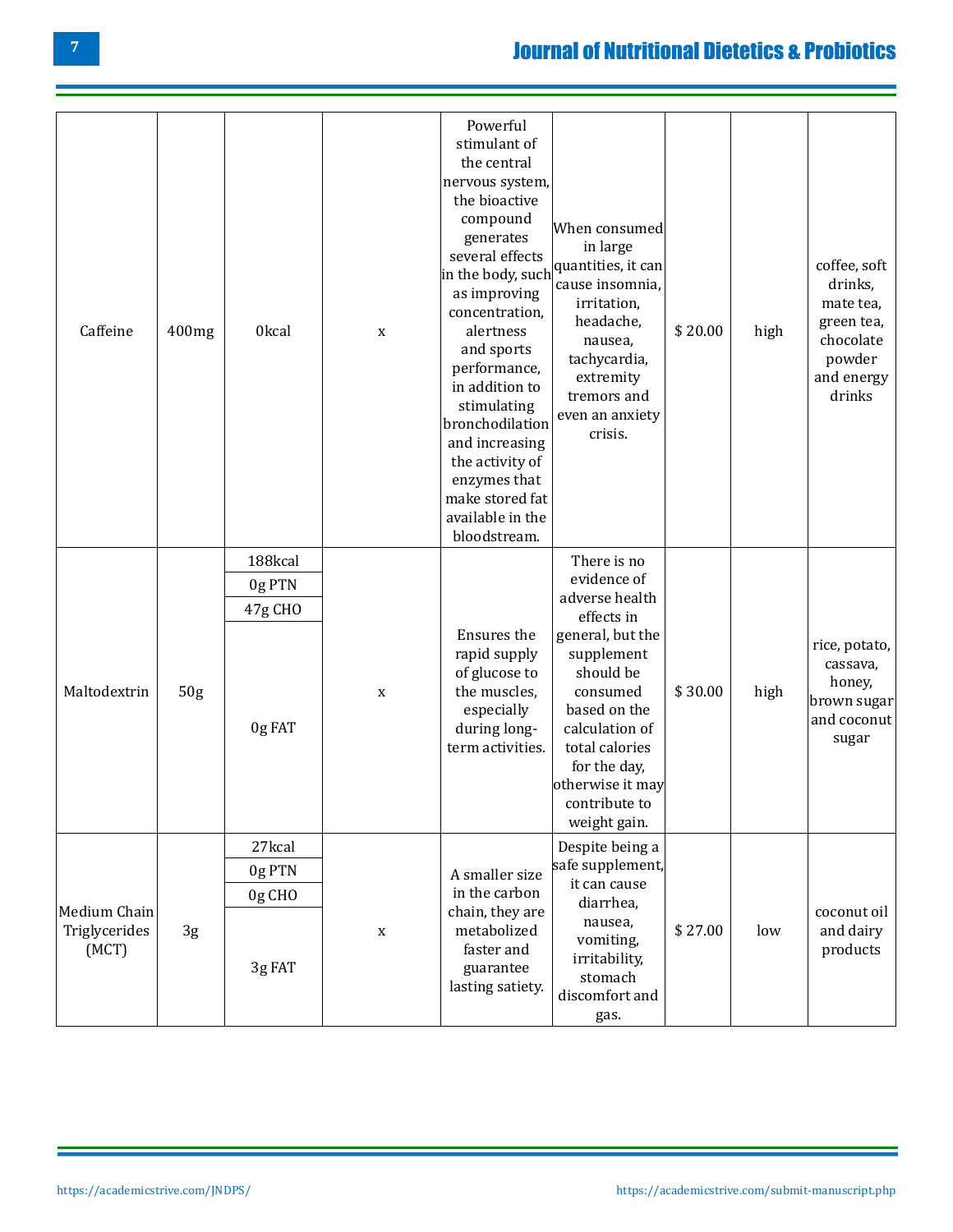## [Journal of Nutritional Dietetics & Probiotics](https://academicstrive.com/JNDPS/)

| Omega 3 | 2g | 18kcal<br>0g PTN<br>$0g$ CHO<br>2g FAT | Docosahexaenoic<br>acid (DHA),<br>Eicosapentaenoic<br>acid (EPA),<br>Alpha-Linolenic<br>Acid (ALA) and<br>Stearidonic acid | Anti-<br>inflammatory<br>action. | Generally well<br>tolerated, but<br>consumption<br>of high doses<br>can reduce<br>the immune<br>system's<br>responses to<br>inflammation<br>and even lead to<br>bleeding. Other<br>effects described<br>are: bad breath,<br>headache and<br>gastrointestinal<br>symptoms. | \$40.00 | moderate | fish,<br>flaxseed,<br>chia,<br>chestnuts<br>and algae |
|---------|----|----------------------------------------|----------------------------------------------------------------------------------------------------------------------------|----------------------------------|---------------------------------------------------------------------------------------------------------------------------------------------------------------------------------------------------------------------------------------------------------------------------|---------|----------|-------------------------------------------------------|
|---------|----|----------------------------------------|----------------------------------------------------------------------------------------------------------------------------|----------------------------------|---------------------------------------------------------------------------------------------------------------------------------------------------------------------------------------------------------------------------------------------------------------------------|---------|----------|-------------------------------------------------------|



A healthy and adequate diet must be understood by athletes as the starting point to obtain good performance in the chosen activity. Nutritional manipulations, on the other hand, characterize a complementary strategy [21]. Faced with this wide spread of food supplements and supplements, many people began to replace much of their diet with supplementation. However, given many aspects such as cost, bio efficiency, bioavailability, digestibility and other factors, is this substitution advantageous?

Food supplements can be potential allies when it is not possible to provide ergogenic nutrients through food. In fact, these supplements would not even be food, but ergogenic, per se. This is the case with caffeine, creatine and others. For example, to reach the recommendation of 300mg of caffeine/ day, it would be necessary to consume around 300ml of strong coffee, while one or two supplement capsules would be sufficient [25].

However, Domingues and Marins, in 2007, found that the search for qualified professionals, such as nutritionists or sports doctors, for the prescription and guidance on the use of food supplements has been replaced by unsafe sources, such as friends, salespeople, the internet or professionals of physical education. Then, they concluded that:

In view of the diagnosis made by this study, it is concluded that a significant index of the sample uses these products, often consuming them without knowledge of their ergogenic action, in addition to the possible deleterious effects caused by their use [26].

Regarding the famous antioxidants, according to the review by Hernandez and Nahas, the regulatory mechanisms promoted by the combined or isolated intake of vitamins C,

A and E, the minerals copper and zinc and coenzyme Q10, produce antioxidant effects. However, its supplementation is reserved for high performance athletes, in which the supply of these nutrients through a balanced diet proves to be insufficient. High doses may not have the expected effects and still bring harm to health [27].

Given the promises of increased sports performance and other gains offered by the supplement market in the country, the scientific literature provides evidence for a limited number of supplements, such as whey protein, creatine and caffeine [28]. Thus, the sports nutrition specialist must keep up to date on the role of nutrition in exercise, so that they can provide honest and accurate information to their patients regarding the ergogenic effects of nutritional supplements on physical and sports performance.

### **Conclusion**

The results from this study confirm the negative nutritional profile of ultra-processed food and document their largely negative impact on food quality in the Brazilian population, particularly considering the increase of the diet's energy density, levels of sugar, saturated and trans fat and the decreasing levels of fiber and potassium. The diet of the most practitioners of physical activity in Brazil exceeds consumption recommendations for energy density, protein and sodium and is insufficient regarding fiber [29].

Literature review is a valuable method for the health area, as professionals often do not have time to update available scientific knowledge, due to the volume and speed of production, in addition to the difficulty in performing critical analysis of the content. In this way, the literature review can reduce uncertainties about recommendations, allow more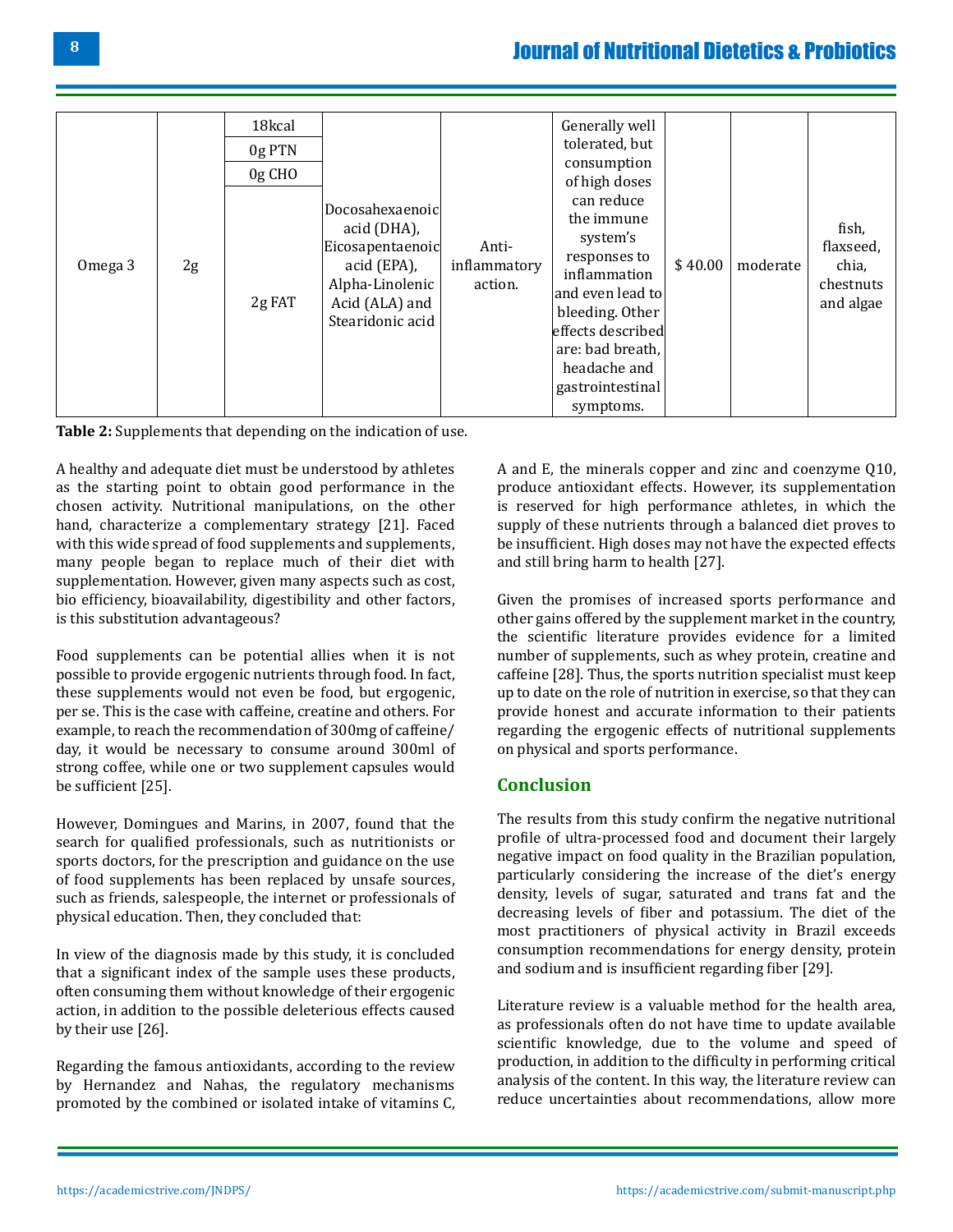information that is precise and facilitate decision-making. This results in the most effective and cost-effective care [30- 32].

In addition, the development of knowledge and support for research, innovation and technology in the field of food and nutrition in public health enable the generation of evidence and instruments necessary for the implementation of the PNAN. It allows professional action closer to the recommendations proposed in national and international guides on healthy eating and the Brazilian population.

This study demonstrated that the use of supplements should be an adjunct to the diet, based on real food, preferably healthy and balanced. Nutritional supplements are foods that serve to supplement with certain nutrients and calories, when the diet alone cannot meet the daily or specific needs of some nutrient. It is worth mentioning that trained professionals must prescribe these products.

This review also highlights that high-quality research on the correlates of supplement consumption is needed, as the supply of these industrialized products is increasing, in line with the Food Guide recommendations. There are several types of food supplements for each objective, so many of these still lack studies to prove the real effectiveness and adverse effects.

Even supplements with greater evidence regarding their effectiveness and recommendation, such as protein supplements, should be used with caution, as excessive use can cause health risks. Food supplements can help and be of great help in the diet. However, the use of solid foods should be our primary focus in the search for good results.

Despite the increasing popularity of food supplements, many consumers are unaware of the potential concerns associated with their use. As manufacturers do not need to provide any evidence of safety, efficacy, or even quality prior to sale, it is imperative that consumers approach all supplements with caution. An evidence-based approach to the use of an individual supplement should include research on PPIES: purity, potency, interactions, efficacy, and safety.

### **References**

- 1. [Agência Brasil \(2022\) IBGE: 40,3% dos adultos são](https://agenciabrasil.ebc.com.br/saude/noticia/2020-11/ibge-403-dos-adultos-sao-considerados-sedentarios-no-brasil) [considerados sedentários no país.](https://agenciabrasil.ebc.com.br/saude/noticia/2020-11/ibge-403-dos-adultos-sao-considerados-sedentarios-no-brasil)
- 2. [PAHO \(2022\) Coronavirus Disease \(COVID-19\)](https://www.paho.org/en/covid-19-communication-materials) [pandemic. Pan American Health Organization.](https://www.paho.org/en/covid-19-communication-materials)
- 3. [ABIAD \(2022\) Suplementos alimentares, alimentos](https://abiad.org.br/) [funcionais, simbioticos, prebioticos e porbioticos.](https://abiad.org.br/) [Associação Brasileira da Indústria de Alimentos para](https://abiad.org.br/)

[Fins Especiais e Congêneres.](https://abiad.org.br/)

- 4. [WHO \(2010\) Global Recommendations on Physical](https://www.who.int/dietphysicalactivity/physical-activity-recommendations-18-64years.pdf) [Activity for Health 18 - 64 years old, World Health](https://www.who.int/dietphysicalactivity/physical-activity-recommendations-18-64years.pdf)  [Organization.](https://www.who.int/dietphysicalactivity/physical-activity-recommendations-18-64years.pdf)
- 5. [Brasil \(2013\) Ministério da Saúde. Política Nacional de](https://bvsms.saude.gov.br/bvs/publicacoes/politica_nacional_alimentacao_nutricao_2ed.pdf) [Alimentação e Nutrição - PNAN. 1. ed. Brasília – DF, pp:](https://bvsms.saude.gov.br/bvs/publicacoes/politica_nacional_alimentacao_nutricao_2ed.pdf)  [7-48.](https://bvsms.saude.gov.br/bvs/publicacoes/politica_nacional_alimentacao_nutricao_2ed.pdf)
- 6. [Portal Brasil \(2022\) Serviços do Governo para você.](https://www.gov.br/pt-br)  [Governo do Brasil.](https://www.gov.br/pt-br)
- 7. [Hans B, Jana T \(2018\) Micronutrients in the life cycle:](https://www.sciencedirect.com/science/article/pii/S2352364617300846)  [Requirements and sufficient supply. NFS Journal 11, pp:](https://www.sciencedirect.com/science/article/pii/S2352364617300846) [1-11.](https://www.sciencedirect.com/science/article/pii/S2352364617300846)
- 8. Souza, E A (2011) Atividade física e alimentação saudável em escolares brasileiros: revisão de programas de intervenção Cad Saúde Pública. Rio de Janeiro 27(8): 1459-1471.
- 9. Sichieri, R (2000) Recomendações de alimentação e nutrição saudável para a população brasileira. Arq Bras Endocrinol Metab. São Paulo 44 (3): 227-232.
- 10. Sbme (2009) Sociedade Brasileira de Medicina do Esporte. Modificações dietéticas, reposição hídrica, suplementos alimentares e drogas: comprovação de ação ergogênica e potenciais riscos para a saúde. Rev Bras Med Esporte 15(3): 3-12.
- 11. Mendes KS, Silveira RCCP, Galvao CM (2008) Revisão integrativa: método de pesquisa para a incorporação de evidências na saúde e na enfermagem. Texto contexto enferm 17(4): 758-764.
- 12. Alves-Mazzotti AJ, Gewandsznajder F (2002) O método nas ciências naturais e sociais: pesquisa quantitativa e qualitativa. São Paulo: Pioneira Thomson Learning.
- 13. [Broome ME \(2000\) Integrative literature reviews for](https://www.scirp.org/(S(lz5mqp453edsnp55rrgjct55))/reference/ReferencesPapers.aspx?ReferenceID=2010276) [the development of concepts. In: Rodgers BL, Knafl KA,](https://www.scirp.org/(S(lz5mqp453edsnp55rrgjct55))/reference/ReferencesPapers.aspx?ReferenceID=2010276)  [\(Eds\), Concept development in nursing: foundations,](https://www.scirp.org/(S(lz5mqp453edsnp55rrgjct55))/reference/ReferencesPapers.aspx?ReferenceID=2010276) [techniques and applications. Philadelphia \(USA\): W.B](https://www.scirp.org/(S(lz5mqp453edsnp55rrgjct55))/reference/ReferencesPapers.aspx?ReferenceID=2010276)  [Saunders Company pp: 231-250](https://www.scirp.org/(S(lz5mqp453edsnp55rrgjct55))/reference/ReferencesPapers.aspx?ReferenceID=2010276).
- 14. SciELO (2019) Scientific Electronic Library Online.
- 15. Dresch A, Lacerda DP, Antunes Júnior JAV (2015) Design Science Research: Método de Pesquisa para Avanço da Ciência e Tecnologia. Porto Alegre/RS: Bookman Editora, pp: 204.
- 16. [Institute of Medicine \(2005\) Dietary reference](https://www.healthypeople.gov/2020/tools-resources/evidence-based-resource/dietary-reference-intakes-for-energy-carbohydrate-fiber-fat-fatty-acids-cholesterol-protein-and) [intakes for energy, carbohydrate, fiber, fat, fatty acids,](https://www.healthypeople.gov/2020/tools-resources/evidence-based-resource/dietary-reference-intakes-for-energy-carbohydrate-fiber-fat-fatty-acids-cholesterol-protein-and) [cholesterol, protein, and amino acids. National Academy](https://www.healthypeople.gov/2020/tools-resources/evidence-based-resource/dietary-reference-intakes-for-energy-carbohydrate-fiber-fat-fatty-acids-cholesterol-protein-and)